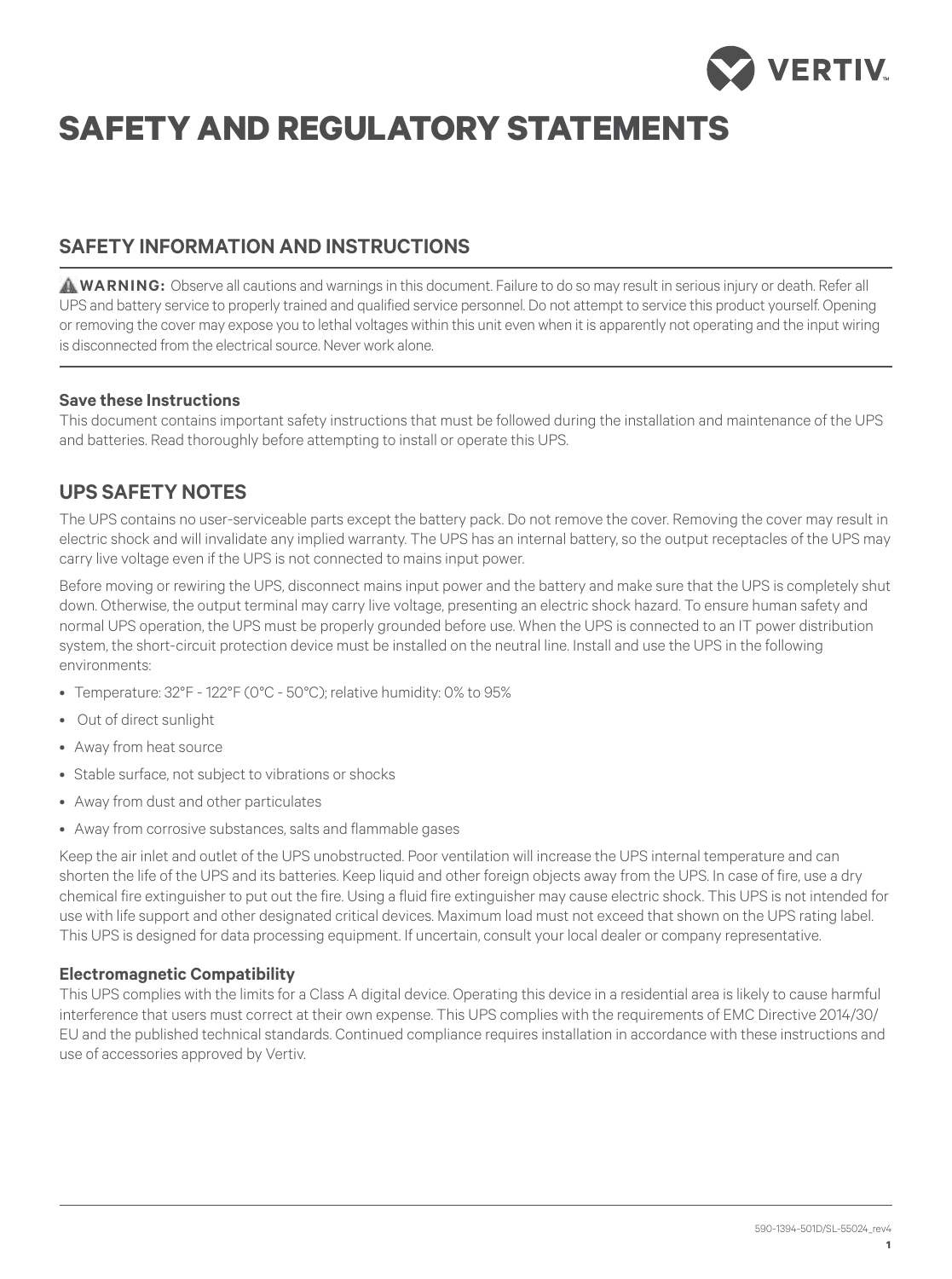

## **BATTERY SAFETY**

**ACAUTION:** Do not dispose of the battery in a fire. The battery may explode. Do not open or damage the battery. Released electrolyte is harmful to skin and eyes. If electrolyte comes into contact with the skin, wash the affected area immediately with plenty of clean water and get medical attention.

**CAUTION:** A battery can present a risk of electrical shock and high short-circuit current. The following precautions should be observed when working on batteries:

- Remove watches, rings and other metal objects.
- Use tools with insulated handles.
- Wear rubber gloves and boots.
- Do not lay tools or metal parts on top of batteries.
- Disconnect charging source prior to connecting or disconnecting battery terminals.
- • Determine if the battery is inadvertently grounded. If it is inadvertently grounded, remove the source of the ground. Contact with any part of a grounded battery can result in electrical shock. The likelihood of such shock will be reduced if grounds are removed during installation and maintenance (applicable to a UPS and a remote battery supply not having a grounded supply circuit).

## **Information for the Protection of the Environment**

#### **UPS Servicing**

This UPS makes use of components dangerous for the environment (electronic cards, electronic components). The components removed must be taken to specialized collection and disposal centers.

## **Notice to European Union Customers: Disposal of Old Appliances**

This product has been supplied from an environmentally aware manufacturer that complies with the Waste Electrical and Electronic Equipment (WEEE) Directive 2002/96/CE. The wheelie bin symbol is placed on this product to encourage you to recycle wherever possible. Please be environmentally responsible and recycle this product through your recycling facility at its end of life. Do not dispose of this product as unsorted municipal waste. Follow local municipal waste ordinances for proper disposal provisions to reduce the environmental impact of waste electrical and electronic equipment (WEEE).

For information regarding the scrapping of this equipment, please browse www.VertivCo.com or call our worldwide technical support.

- • Toll Free: 00 80011554499
- Toll Number Based in Italy: +39 0298250222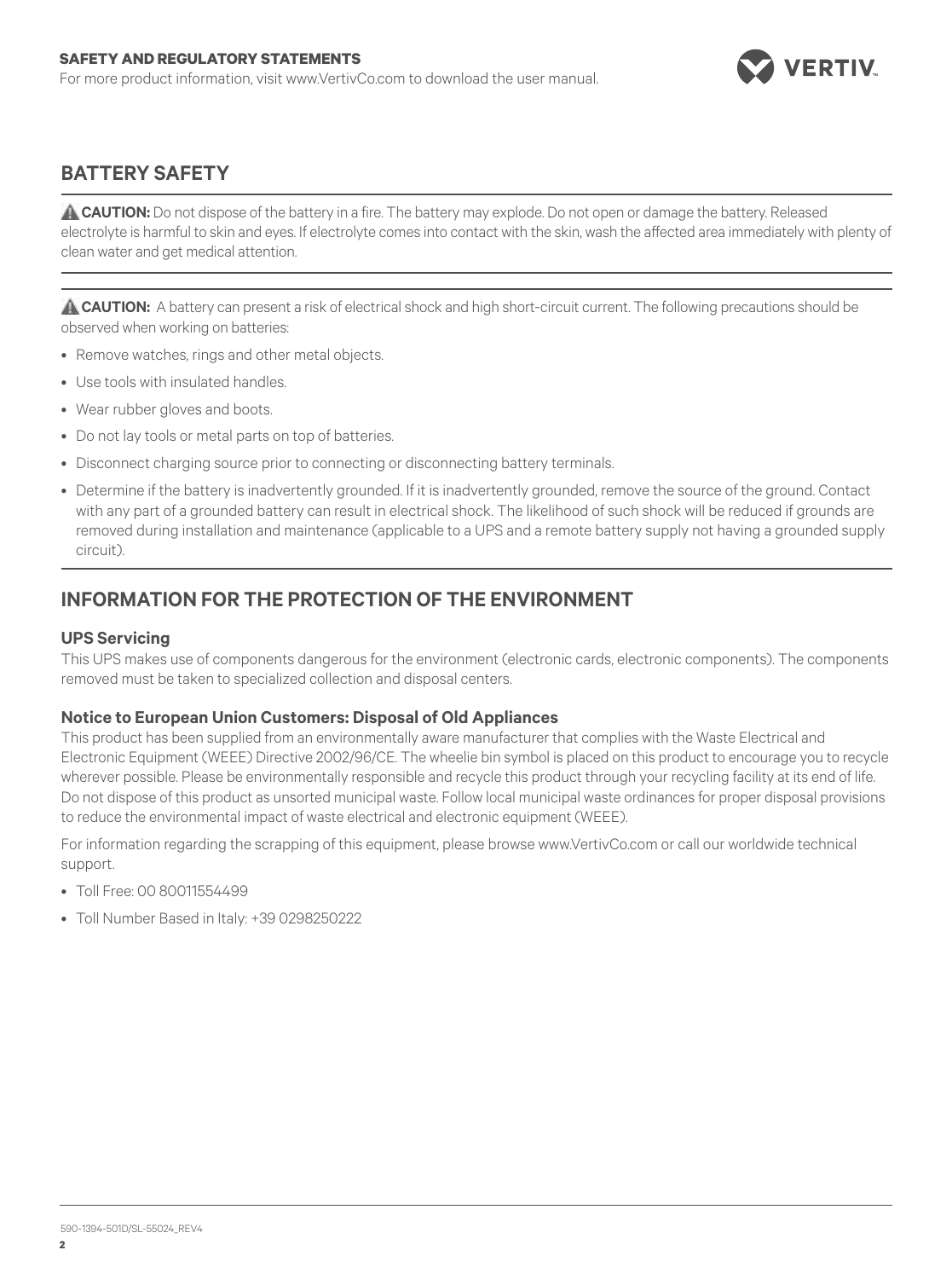#### **sAFETY AND REGULATORY STATEMENTS**

For more product information, visit www.VertivCo.com to download the user manual.



A fontos biztonsági információkkal kapcsolatban látogasson el a http://www.VertivCo.com/ComplianceRegulatoryInfo webcímre. Aby uzyskać ważne informacje dotyczące bezpieczeństwa, odwiedź stronę http://www.VertivCo.com/ComplianceRegulatoryInfo. Acesse http://www.VertivCo.com/ComplianceRegulatoryInfo para obter informações importantes de segurança. Apsilankykite svetainėje http://www.VertivCo.com/ComplianceRegulatoryInfo, joje pateikiama svarbi informacija apie saugą. Besök http://www.VertivCo.com/ComplianceRegulatoryInfo för viktig säkerhetsinformation. Besøk http://www.VertivCo.com/ComplianceRegulatoryInfo for viktig sikkerhetsinformasjon. Dôležité bezpečnostné informácie nájdete na stránke http://www.VertivCo.com/ComplianceRegulatoryInfo. Důležité bezpečnostní informace naleznete na stránce http://www.VertivCo.com/ComplianceRegulatoryInfo. Gå ind på http://www.VertivCo.com/ComplianceRegulatoryInfo for vigtige sikkerhedsoplysninger. Ga naar http://www.VertivCo.com/ComplianceRegulatoryInfo voor belangrijke veiligheidsinformatie. Kunjungi http://www.VertivCo.com/ComplianceRegulatoryInfo untuk informasi keselamatan penting. Please visit http://www.VertivCo.com/ComplianceRegulatoryInfo for important safety information. Tärkeitä turvallisuustietoja: http://www.VertivCo.com/ComplianceRegulatoryInfo. Veuillez consulter le site http://www.VertivCo.com/ComplianceRegulatoryInfo qui contient des informations importantes concernant la sécurité. Visitare la pagina http://www.VertivCo.com/ComplianceRegulatoryInfo per importanti informazioni sulla sicurezza. Visite http://www.VertivCo.com/ComplianceRegulatoryInfo para obtener información de seguridad importante. Visite http://www.VertivCo.com/ComplianceRegulatoryInfo para obtener información de seguridad importante. Visite http://www.VertivCo.com/ComplianceRegulatoryInfo vai encontrar informações de segurança importantes. Wichtige sicherheitsrelevante Informationen erhalten Sie unter http://www.VertivCo.com/ComplianceRegulatoryInfo. Моля, посетете http://www.VertivCo.com/ComplianceRegulatoryInfo за важна информация за безопасност. Παρακαλούμε επισκεφτείτε την ιστοσελίδα http://www.VertivCo.com/ComplianceRegulatoryInfo για σημαντικές πληροφορίες ασφαλείας. Посетите страницу http://www.VertivCo.com/ComplianceRegulatoryInfo для получения важной информации о безопасности. โปรดไปที่ http://www.VertivCo.com/ComplianceRegulatoryInfo เพื่อดูข้อมูลด้านความปลอดภัยที่สำ คัญ 请访问 http://www.VertivCo.com/ComplianceRegulatoryInfo 了解重要的安全信息。 **如需重要安全資訊,請造訪:**http://www.VertivCo.com/ComplianceRegulatoryInfo**。** 安全に関する重要な情報については、Webサイト(http://www.VertivCo.com)のComplianceRegulatoryInfoでご確認ください。 **중요한 안전 관련 정보는** http://www.VertivCo.com/ComplianceRegulatoryInfo **를 방문하십시오.**